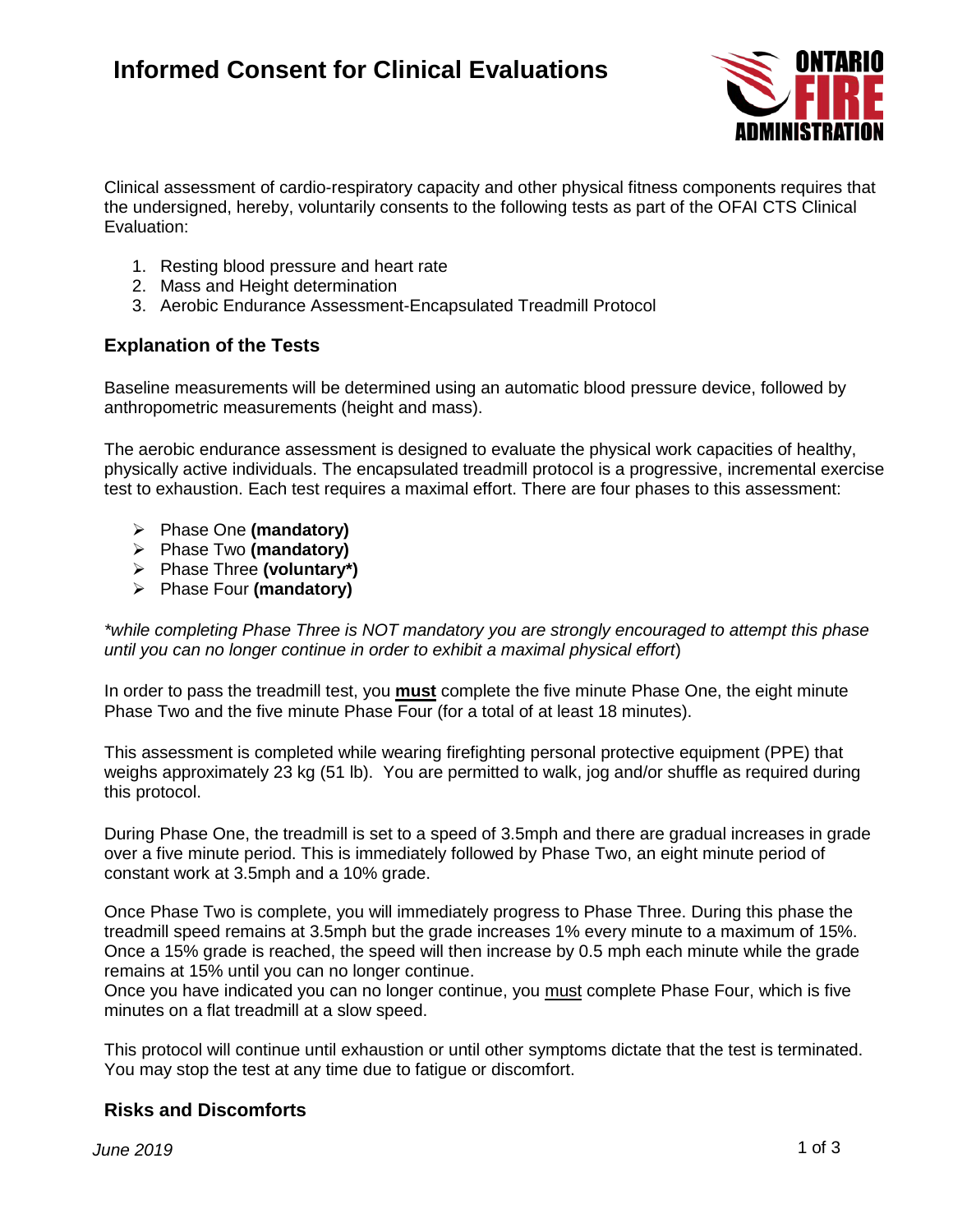# **Informed Consent for Clinical Evaluations**



Initial

During the encapsulated treadmill test, you may experience: an increase in heart rate; increased breathing frequency; abnormal blood pressure responses; fainting; irregularities in heart rate; and/or, the possibility of a heart attack. Every effort will be made to minimize the risk of occurrence (i.e., completing the OFAI Medical Questionnaire). Emergency equipment and trained personnel will be available on site if necessary.

Initial

There is a possibility of mild back discomfort and the possibility of muscle strain/sprain when performing the Encapsulated Treadmill Protocol. In addition, you may experience muscle soreness 24 to 48 hours after the testing session. If muscle soreness occurs, information on appropriate stretching exercises to relieve any soreness can be provided.



Fit of personal protective clothing is an integral aspect of the encapsulated treadmill test. The evaluator will work with you to ensure proper fit. It is your responsibility to communicate any questions or concerns about fit prior to the commencement of the treadmill test.

Initial

Intentional or unintentional activation of the treadmill stop button during the encapsulated treadmill test will result in a failed assessment.

During the encapsulated treadmill test, the following may occur:

- Slippage of the heart rate monitor
- Minor air leakage from oxygen mask
- Disconnection of mask line

These issues do not impact your final result and trained personnel will rectify these issues with little or no interruption during your exercise test. In the event the evaluator must stop the treadmill test due to these issues, the evaluator will obtain your consent before restarting the test.

### **Expected benefits from testing**

These tests will allow for the assessment of your physical working capacity and to appraise your physical fitness to be a firefighter. The results of these tests will be used, in part, to qualify for an OFAI Certificate. Records are kept strictly confidential unless you consent to the release of this information.

### **Inquiries**

Questions about the procedures used for clinical assessment are encouraged. If you have any questions or need additional information, please do not hesitate to ask your clinician for clarification or for information to further explain the procedures.

### **Candidate Freedom of Consent**

Your permission to perform each physical fitness test is strictly voluntary. You are free to stop the testing at any point during the assessment. However, please note that a certificate for the Clinical Assessment will not be issued unless the evaluation is successfully completed in full.